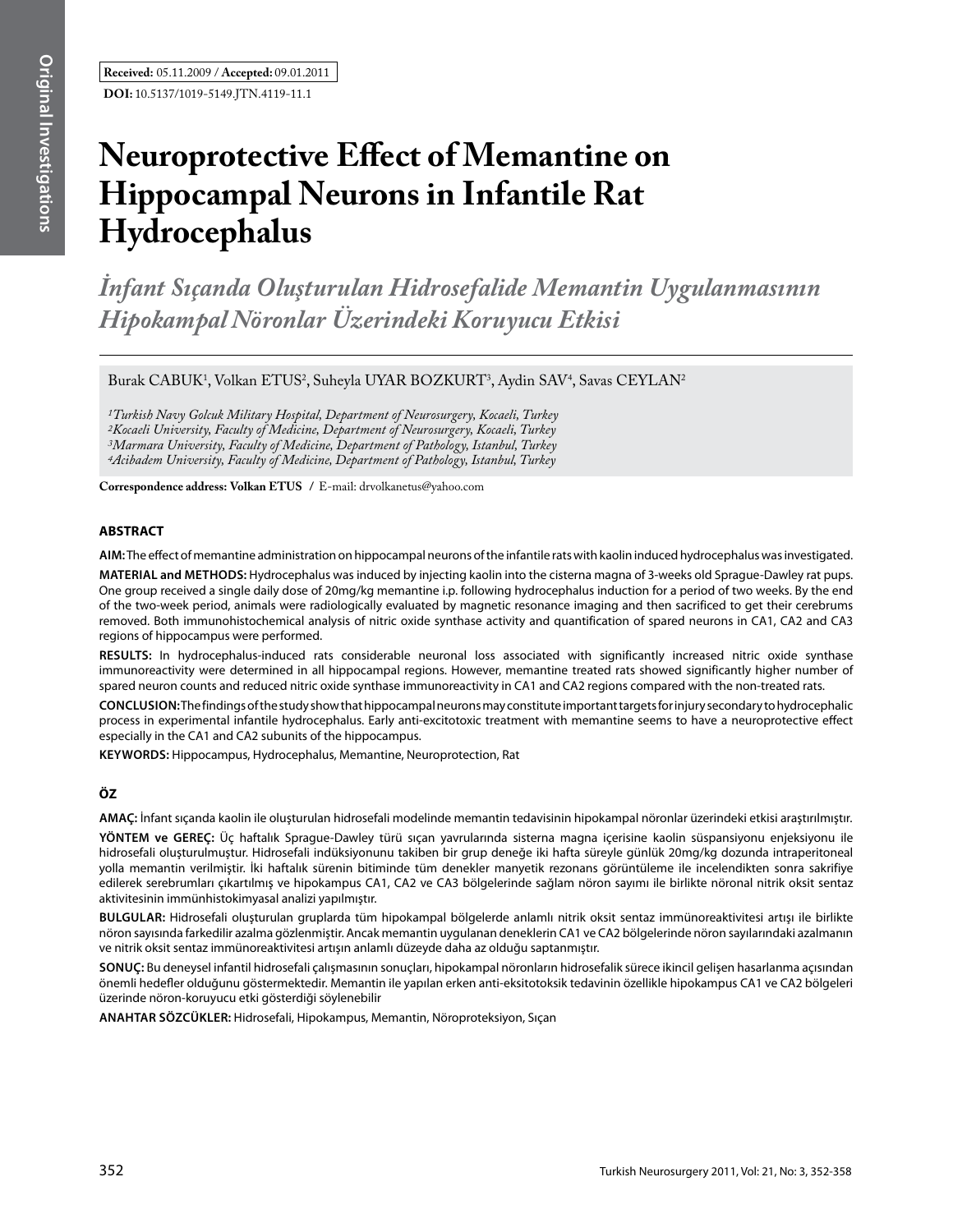## **IntroductIon**

In the pathogenesis of hydrocephalus, besides the primary mechanical injury associated with ventricular dilatation, the presence of a mechanism of a secondary injury resulting from destructive and ischemic alterations in periventricular area was demonstrated both in experimentally-induced hydrocephalic animal models (3, 11, 14) and in congenitally hydrocephalic rats (23). It has been observed that as long as the hydrocephalic process progresses, consequent alterations emerge preferably at those areas sensitive to ischemia. There are few studies comprehensively describing the injury mechanism in hippocampus during adult hydrocephalus (6, 8, 16, 25). Published data indicating the negative impacts of the hydrocephalic process on the hippocampus of the immature brain are even fewer in number (17). The hippocampus, especially its CA1 region, is known to be very susceptible to hypoxia and ischemia, and is a relatively important target for the secondary neuronal injury originated from hydrocephalic process. There are data regarding the neurodegenerative effect of hydrocephalic process especially on the pyramidal layer of CA1 subunit of hippocampus (15).

It is well known that secondary neuronal injury mechanisms can be impacted by pharmacological means in order to minimize secondary neuronal death following cerebral trauma and ischemia. The use of neuroprotective agents for preventing the secondary neuronal loss in the hydrocephalic process is a relatively a new issue and has not been studied widely. Regarding the neuroprotection in hydrocephalus, there are only a few reports published in the literature (7, 11, 14).

In recent years, memantine, a non-competitive NMDA receptor antagonist, has been demonstrated to have protective effects on neuronal death due to transient frontal brain ischemia (2), hypoxic cerebral ischemia (4), spinal cord ischemia (9), neonatal cerebral focal ischemia (24) and retinal ischemia (21) in several animal models. It has also been shown to significantly decrease hippocampal neuronal cellular death that emerged one week after cerebral trauma in a cortical impact injury model (22).

In this study we investigated the potential neuroprotective effect of systemic memantine administration on hippocampal neurons in a rat model of newly onset childhood hydrocephalus. We hypothesized that during hydrocephalic process, memantine would have a protective effect on secondary neuronal injury in hippocampal neurons through its mechanism of preventing ischemia induced injury and neurotoxicity.

## **MATERIAL and METHODS**

## **1. Animals, hydrocephalus induction and verification**

Thirty Sprague-Dawley rat pups at age 3 weeks with a mean weight of 50  $\pm$  10 grams were used in the study. The rats were provided by the Center of Reproduction of Animals for Experimental Studies of the University Medical School and the experiment was approved by the local Ethics Committee with the code number HAEK 20/2. All efforts were made to minimize suffering and the number of animals used. All surgical procedures were conducted and animals were cared for according to the Declaration of Helsinki. Rats were divided into 3 groups. Group 2 and Group 3 consisted of eleven rats and Group 1 (control group) consisted of eight rats. Anesthesia was induced in the rats by intramuscular injection of ketamine (10 mg/kg). Each rat's neck was shaved and a median cranio-cervical incision was done. Under binocular loupe magnification superficial and deep cervical muscles were separated off the midline and the atlanto-occipital membrane was identified. The membrane was penetrated at a right angle by a sterile insulin injector of 27 G introduced into the cisterna magna. The cerebrospinal fluid outflow from the injection site was observed. Then 0.05 ml of sterile kaolin (Kaolin hydrated Aluminum Silicate, Sigma Chemical Co., St. Louis, MO, USA) suspension (250 mg/ml in 0.9% saline) was slowly injected into the cisterna magna of the rats in Group 2 and Group 3. The animals in Group 1 received a sham injection consisting of needle insertion only. Cervical muscles and skin were closed with separate sutures. Pups were housed in standard cages (four animals/cage) and provided with a normal 12-hour day/night lighting schedule with free access to water and pellet food. After 24 hours, a single daily dose of 20 mg/kg of memantine (Ebixa®, Lundbeck Inc.) solution prepared with 0.9% saline was injected into the peritoneum of the rats in Group 3. The first and the second group were injected the same volume of 0.9 % saline solution. Injections were made once daily for two weeks. At the end of the twoweek period, radiological verification of the hydrocephalic process was done. Magnetic resonance imaging (MRI) was performed with a 1.5 Tesla MR device (Philips Intera) via the use of C3 coil circular surface to obtain T2-weighted images of the brain in the coronal plane. The lateral ventricles and cerebrum were evaluated in the rostral cerebrum immediately anterior to the third ventricle to verify ventricular dilatation. Following MRI evaluation, the rats were decapitated and their brains were removed. All the brains were transected at the bulbomedullar junction and then sectioned sagittally midline into two hemispheres. After labeling, all specimens were sent for histological and immunohistochemical analyses in a single-blinded fashion.

## *Histological analysis*

Each hemisphere was sectioned coronally (10 µm thick at an interval of 320 µm) and the sections were stained with Hematoxylin-Eosin. Average neuronal counts in the CA1, CA2 and CA3 regions of hippocampal area were assesed under a light microscope (Olympus U-MDOB3). For each animal, average neuronal counts were obtained by counting four serial coronal sections at X400. Only complete neuronal cells with a clearly defined cell body and nucleus were counted as described in a previous study (22).

## *Immunohistochemical analysis*

Tissue sections were deparaffinized and wet through graded alcohol. Endogenous peroxidase activity was blocked by incubation in 3% hydrogen peroxide for 20 min. After rinsing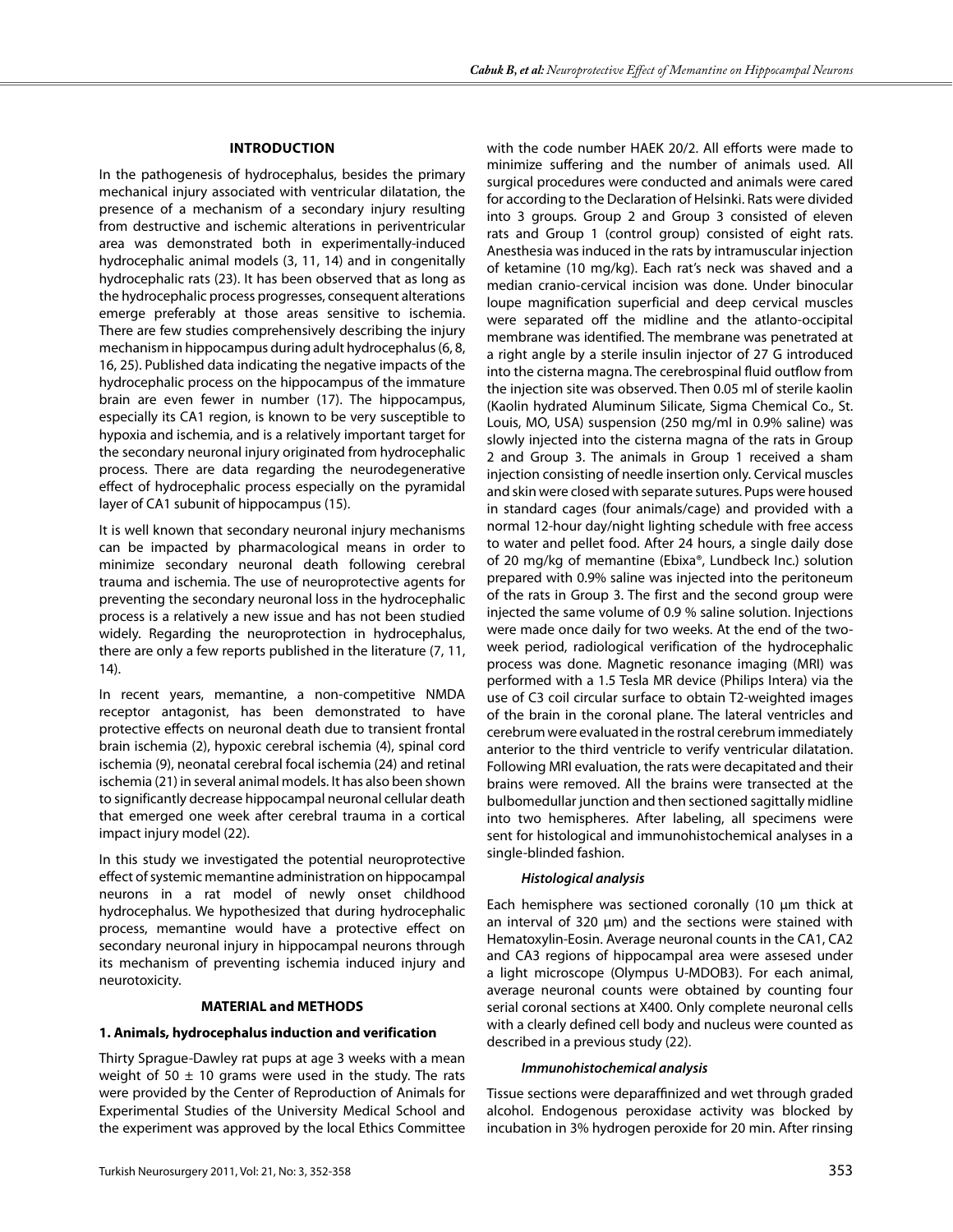with distilled water, the sections were blocked with 1:10 normal goat serum to minimize nonspecific background staining. After protein blockage , the sections were incubated with u-NOS antibody for 60 minutes. The sections were then incubated in biotinylated goat anti-polyvalent for 20 minutes, and then in streptavidin peroxidase for 20 minutes. The slides were washed in running tap water and counterstained with HE for 20 seconds. Sections were washed again in running tap water and incubated with Lithium carbonate. They were then washed in water and covered.

For Nitric Oxide Synthase (NOS) immunostaining, Nitric Oxide Synthase–Universal (u-NOS) antibody (Lab Vision -RB-9261-R7) was used. Immunoreactivity of NOS in hippocampal regions was observed at 400x and was graded according to the five-stage staining score system as described elsewhere (13) as 0: No staining, 1: stain concentration under 25%, 2: stain concentration between 25%-50%, 3: stain concentration between 50%-75% 4: stain concentration over 75%.

#### **2. Statistical analysis**

Statistical analysis was performed by using the computer software program SPSS for Windows (SPSS Inc.). Neuron count values of the groups were analyzed by analysis of variance (ANOVA) with post hoc Tukey test calculations for intergroup comparisons. Statistical comparisons for NOS activity were made using Pearson's chi-square test. All p-values less than 0.05 were considered to be statistically significant. The data of this study were expressed as a mean value  $\pm$  standard error of mean (SEM).

#### **RESULTS**

Three rat pups (two in Group 2 and one in Group 3) that had complications during the hydrocephalic induction procedure and/or failed to develop hydrocephalus were excluded from the experimental protocol. The remaining 27 animals were classified as follows: Group 1 (non-hydrocephalic sham operated rats): n=8, Group 2 (non-treated hydrocephalic rats): n=9 and Group 3 (memantine treated hydrocephalic rats): n=10.

### *Radiological evaluation*

In MRI examinations, T2-weighted images of the brain in the coronal plane were obtained. The lateral ventricles and cerebrum were evaluated in the rostral cerebrum immediately anterior to the third ventricle to verify ventricular dilatation. MRI studies revealed that one rat from Group 2 and one from the Group 3 failed to develop ventricular dilatation and those subjects were excluded from the study. Figure 1 shows an example of MR image displaying ventricular dilatation two weeks after the hydrocephalus induction. Figure 2 displays the MR image of a rat from Group 1 having normal ventricular structure.

#### *Neuron counts*

For each group, average number of spared neuronal cells with a clearly defined cell body and nucleus in CA1, CA2 and CA3 regions of hippocampus was determined. Table I summarizes



**Figure 1:** Magnetic resonance image (T2-weighted DRIVE coronal slice) through the rostral cerebrum of a hydrocephalus-induced rat. Severe ventricular enlargement is apparent.



**Figure 2:** A, typical magnetic resonance image (T2-weighted DRIVE coronal slice) through the rostral cerebrum of a control rat revealing normal ventricular structure.

the data and the results of the statistical analyses done. Briefly, two weeks after the induction, the hydrocephalic process seemed to significantly decrease the average number of spared neurons in all regions of the hippocampus both in Group 2 and in Group 3. Memantine treated rat pups showed significantly higher number of spared neuron counts in CA1 and CA2 regions compared with the non-treated subjects. Figure 3 shows the localization of the CA1, CA2 and CA3 regions of hippocampus in the rat pup. Figure 4 shows an example of histological specimen revealing spared and degenerated neuronal structures in CA1 region.

#### *Nitric oxide synthase (NOS) immunoreactivity*

In each group, immunoreactivity of NOS in the CA1, CA2 and CA3 regions of the hippocampus was scored according to the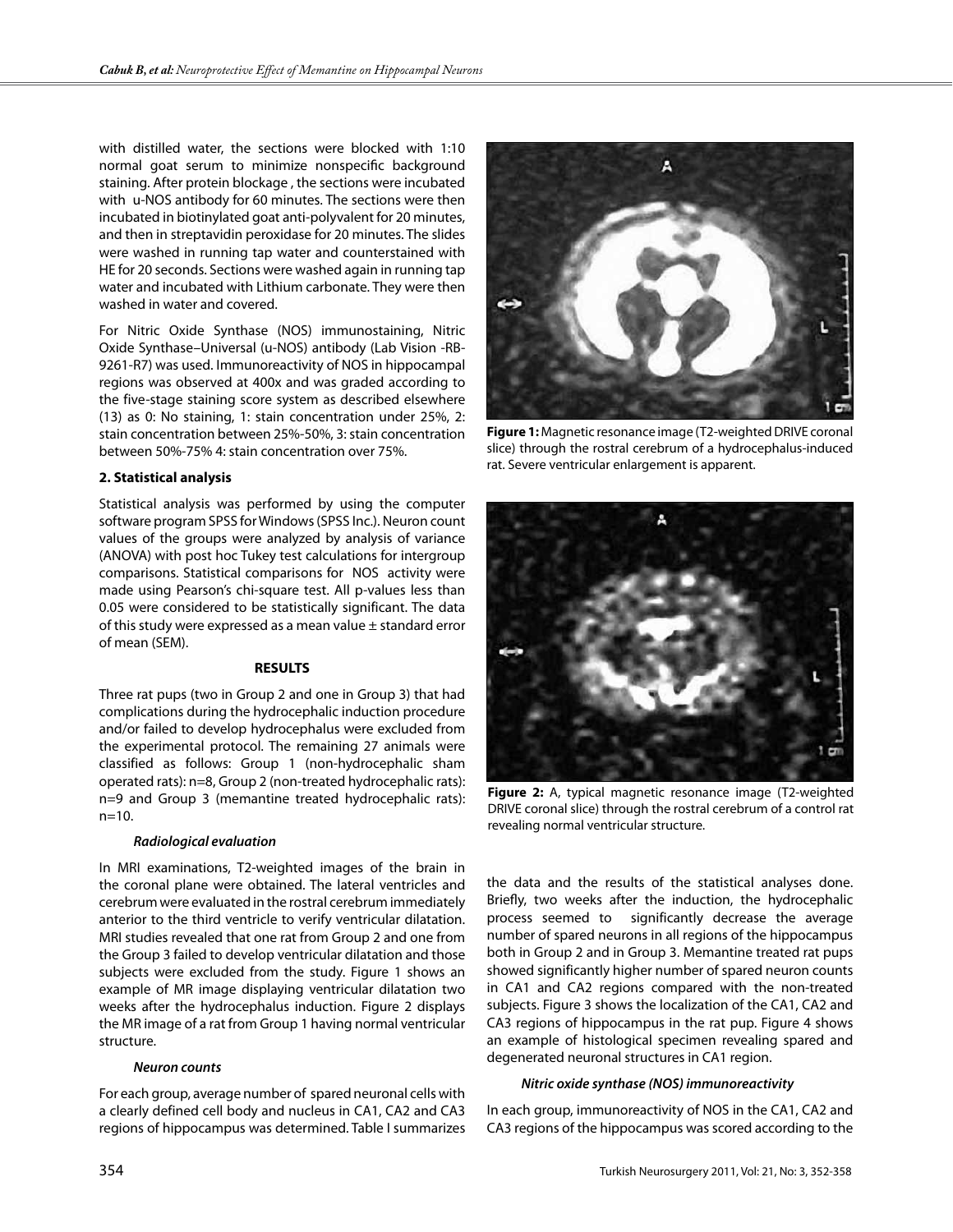five-stage grading system (13). Table II summarizes the data and the results of the statistical analyses performed. In short, our data showed that hydrocephalic process signifcantly increased the NOS immunoreactivity in CA1, CA2 and CA3 regions in Group 2 and in Group 3. The increase in NOS immunoreactivity was found to be significantly reduced in CA1 and CA2 regions of the rats which had received memantine treatment during the hydrocephalic process compared with the non-treated rats. Figure 5 (I, II, III) shows examples of photomicrographs displaying immunoexpression of NOS for each group.

#### **DISCUSSION**

There are few studies comprehensively describing the injury mechanism in hippocampus during hydrocephalus (6, 8, 16, 17, 25). It has been observed that as long as the hydrocephalic process progresses, consequent alterations emerge preferably at those areas sensitive to ischemia. There are data regarding especially the effect on the pyramidal layer of the CA1 subunit of the hippocampus (15). Decreased neurofilament and synaptophysin immunoreactivity in the hippocampus has been accepted as an indicator of neuronal degeneration in experimentally induced hydrocephalus (20). In the hydrocephalic process, the decline of synaptophysin immunoreactivity in the hippocampus was suggested to remind the phenomenon of "delayed neuronal death", which is observed secondary to transient global ischemia (15, 19). In their study, Klinge et al. reported a global increase in NOS immunoreactivity in hippocampal neurons in kaolin-induced hydrocephalic adult rats two weeks after the induction. This increase was demonstrated to be in correlation with decreasing of cerebral blood flow at the early stage of hydrocephalus (16). They postulated that the global increase in hippocampal NOS staining of hydrocephalic subjects appeared to indicate a toxic neuronal response (16). Considering the important role of neuronal NOS enzyme in the acute excitotoxic injury of the central nervous system, an excitotoxic injury could be mentioned in the hydrocephalic process at hippocampus. In a previous study it has been well documented that neuronal NOS activation was secondary to an elevation of extracellular glutamate (10). The observations of Klinge et al. (16) seem to be in agreement with the findings of others (18) who found an increase in extracellular glutamate transporters in the short-term period after the induction of kaolin hydrocephalus. All these data show that the hydrocephalus process seem to affect hippocampal cells by the mechanism

**Table I:** Average Numbers of Spared Neuronal Cells with a Clearly Defined Cell Body and Nucleus in CA1, CA2 and CA3 Regions of Hippocampus for Each Group are Shown. The Data are Expressed as Mean Value ± Standard Error of Mean. The Data were Analyzed by Analysis of Variance (ANOVA) with Post Hoc Tukey Test Calculations for Intergroup Comparisons

|                   | CA <sub>1</sub>   | CA2               | CA <sub>3</sub>  |
|-------------------|-------------------|-------------------|------------------|
| Group 1           | $105.75 \pm 1.74$ | $100.37 \pm 2.13$ | $94.50 \pm 1.36$ |
| Group 2           | $79.13 \pm 1.21$  | $71.88 \pm 5.02$  | $69.61 \pm 3.15$ |
| Group 3           | $88.43 \pm 1.41$  | $84.70 \pm 2.12$  | $73.10 \pm 3.33$ |
| Group 1 – Group 2 | $p < 0.05$ *      | $p < 0.05*$       | $p < 0.05*$      |
| Group 2 – Group 3 | $p < 0.05*$       | $p < 0.05*$       | p > 0.05         |
| Group 1 – Group 3 | $p < 0.05*$       | $p < 0.05*$       | $p < 0.05*$      |

*\*All p-values less than 0.05 were considered to be statistically significant.*

**Table II:** For Each Group, Immunoreactivity of NOS in CA1, CA2 and CA3 Regions of Hippocampus was Scored According to Five-Stage Grading System (x)

|                   | CA1                      |   |   |                          | CA2                      |                          |                          |                          |                          | C <sub>A3</sub>          |                          |                |                          |                          |   |
|-------------------|--------------------------|---|---|--------------------------|--------------------------|--------------------------|--------------------------|--------------------------|--------------------------|--------------------------|--------------------------|----------------|--------------------------|--------------------------|---|
|                   | 0                        |   |   |                          |                          | O                        |                          | 51<br>74                 | 3                        | 4                        | $\left( 0 \right)$       |                | ь                        | ь                        | 4 |
| Group 1           | 6                        |   | ۰ | $\overline{\phantom{0}}$ | $\overline{\phantom{0}}$ | 6                        | 2                        | $\overline{\phantom{a}}$ | $\overline{\phantom{0}}$ | ۰                        |                          |                | $\overline{\phantom{a}}$ | $\overline{\phantom{0}}$ | - |
| <b>Group 2</b>    | $\overline{\phantom{a}}$ | 3 | 5 |                          | $\overline{\phantom{0}}$ | $\overline{\phantom{0}}$ | $\overline{\phantom{0}}$ | 4                        | 5                        | $\overline{\phantom{0}}$ | $\overline{\phantom{0}}$ | $\overline{2}$ | 5                        | $\overline{2}$           | - |
| Group 3           | 4                        |   |   | ۰                        | ۰                        |                          | 6                        |                          | $\mathcal{D}$            | ۰                        | ۰                        | 6              | 4                        | $\overline{\phantom{a}}$ | - |
| Group 1 - Group 2 | $p < 0.05*$              |   |   |                          | $p < 0.05*$              |                          |                          |                          | $p < 0.05*$              |                          |                          |                |                          |                          |   |
| Group 2 - Group 3 | $p < 0.05*$              |   |   |                          |                          | $p < 0.05*$              |                          |                          |                          | p > 0.05                 |                          |                |                          |                          |   |
| Group 1 - Group 3 | p > 0.05                 |   |   |                          |                          | $p < 0.05*$              |                          |                          | $p < 0.05*$              |                          |                          |                |                          |                          |   |

*0: No staining, 1: stain concentration under 25% , 2: stain concentration between 25%-50% 3: stain concentration between 50%-75% 4: stain concentration over 75 % Statistical analyze of the data was done using Pearson's chi-square test.*

*\*All p-values less than 0.05 were considered to be statistically significant.*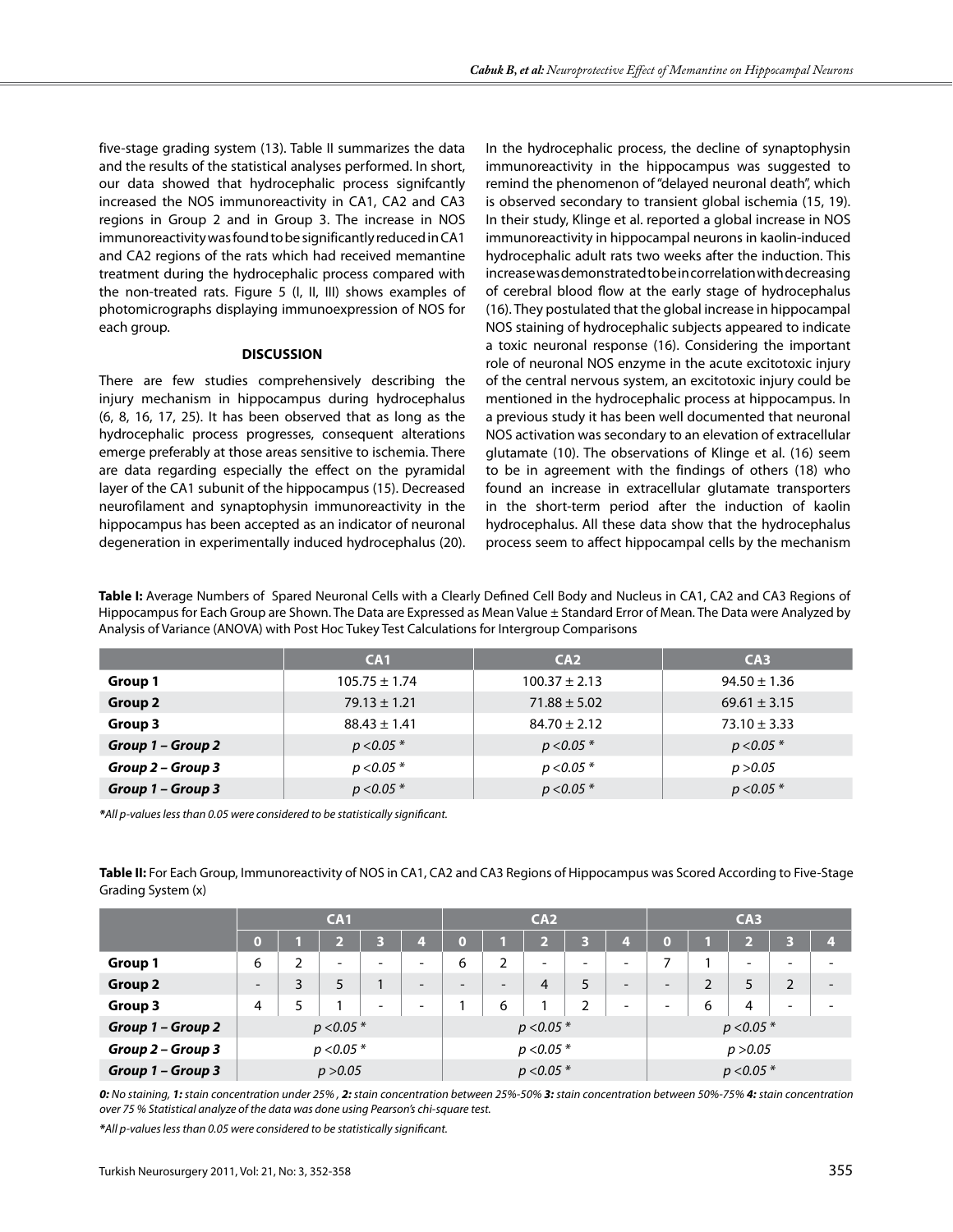

**Figure 3:** Hematoksilen-Eosine stained section showing CA1, CA2 and CA3 hippocampal regions under light microscope (X4 magnification, scale shows 100 microns).



**Figure 4:** An example of Hematoksilen-Eosine stained section showing CA1 area of a hydrocephalus-induced rat (X400 magnification, scale shows 100 microns). **a:** Protected cell body and nucleus. **b:** Degenerating neuron.

of excitotoxic injury through elevation of extracellular glutamate due to decrease in cerebral blood flow. According to current knowledge, excitotoxicity has been shown to be an important component of pathogenesis of traumatic and ischemic injury of central nervous system. In addition, further evidence suggesting the role of excitotoxicity in many of the chronic neurological disorders, some where "anti-excitotoxic treatment" was considered to become a therapeutic choice, is increasing (11).

Memantine has been well demonstrated to have protective effects on secondary neuronal injury due to ischemia or trauma of the central nervous system (4, 5, 9, 21, 22, 24). Regarding its neuroprotective effects on hippocampus, memantine has been shown to significantly decrease hippocampal neuronal cellular death emerged one week after cortical impact injury model in the rat (22). Memantine, at 20 mg/kg of daily dose, was reported to exhibit a significant neuroprotective effect in experimental models where transient or permanent focal cerebral ischemia has been induced (2, 22).

The purpose of this study was to evaluate whether antiexcitotoxic treatment could protect or attenuate the adverse effects of hydrocephalic process on hippocampal neurons. To our best knowledge, this study is the first to evaluate effects of anti-excitotoxic treatment on the hippocampal neurons in a rat model of infantile hydrocephalus. Considering the proposed significant role of extracellular glutamate elevation in the excitotoxic injury of hippocampal cells in hydrocephalus process, we preferred memantine (a noncompetitive NMDA receptor antagonist) for anti-excitotoxic treatment in this study. Regarding the use of memantine in infantile hydrocephalus, there is only one study in the literature which, reported the effects of memantine treatment on esophageal and gastric smooth muscle reactivity (1). In that study, memantine treatment has been shown to influence the impaired contractile and relaxant activity of lower esophageal smooth muscle in hydrocephalus induced infantile rats (1). The present study is the first to report the effects of memantine treatment on hippocampal neurons in experimentally induced infantile hydrocephalus.

Our data showed that the average number of preserved neuronal cells with a clearly defined cell body and nucleus was significanly higher in CA1 and CA2 regions of the memantine treated hydrocephalic rat pups compared to non-treated hydrocephalic animals. In other words, daily administration of 20mg/kg memantine when started in the early stages of the hydrocephalic process, significantly prevented neuronal degeneration in CA1 and CA2 subunits of the infantile rat hippocampus in radiologically verified hydrocephalus. These findings seem to be supported by the immunohistochemistry data of the study revealing that the increase in NOS immunoreactivity was significantly reduced in CA1 and CA2 regions of the rats that had received memantine treatment during the hydrocephalic process compared with the nontreated rats. The data of the present study, which revealed the significant increase of NOS immunoreactivity in CA1, CA2 and CA3 regions of hippocampus in hydrocephalus induced rats, seem to be in agreement with the findings of Klinge et al. (16) who found a significant increase in hippocampal nitric oxide synthase activity two weeks after the induction of kaolin hydrocephalus. The increase in hippocampal NOS immunoreactivity, especially in the pyramidal layer of its CA1 subfield, is known to reflect the ischemia induced injury of the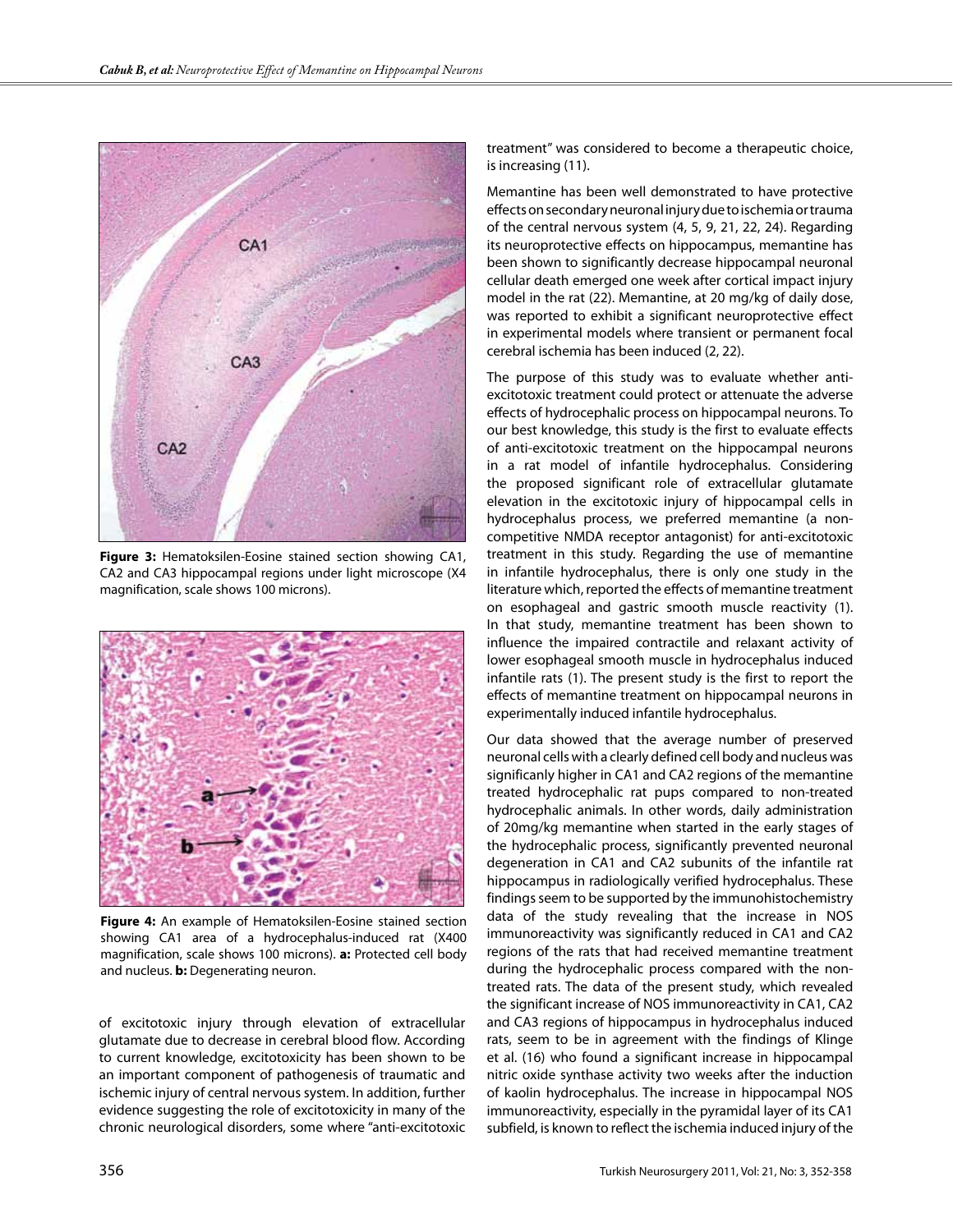

hippocampal neurons (15). In experimentally induced adult hydrocephalus, the increase in hippocampal NOS activity has been suggested to be induced by increased extracellular glutamate levels and to imply a toxic neuronal response (16). In our model of kaolin-induced infantile hydrocephalus, the data about the effectiveness of memantine treatment in reducing NOS immunoreactivity in CA1 and CA2 regions of the hippocampus, seem to support the hypothesis that hydrocephalic process may affect hippocampal cells by the mechanism of excitotoxic injury through elevation of extracellular glutamate. The present findings imply the possibility of that the protective effect of memantine on hippocampal neurons might be mediated by its glutamate-NMDA receptor antagonism. A shortfall of the present study is the lack of cerebral blood flow measurements. Since simultaneous measurements of cerebral blood flow could not be performed, it was not possible to conclude whether or not this effect of memantine was mediated through any probable effect on cerebral blood flow. We are also far to interpret the data about the CA3 subunit of the hippocampus which



**Figure 5:** Photomicrographs show immunoexpression of nitric oxide synthase (NOS) immunoreactivity for each group. (X400 magnification, scale shows 100 microns). Sham operated nonhydrocephalic rat hippocampal region showed minimal NOS expression **(I)**. At 2 weeks after hydrocephalus induction, there was a signifcant increase of NOS-positive staining cells in nontreated rats **(II)**. Hydrocephalus induced rat pups that received 2 weeks memantine treatment also showed an increase in NOSpositive staining cells **(III)** but this increase was found to be significantly less as compared to non-treated rats.

- **a:** NOS-positive staining cells **b:** Cells showing no NOS expression
- **I:** Group 1, **II:** Group 2, **III:** Group 3
- **a:** Protected cell body and nucleus.
- **b:** Degenerating neuron.

seemed to have affected by the hydrocephalic process but have not displayed any significant changes both in neuronal count and NOS immunoreactivity parameters in memantine treated subjects. Further comprehensive studies are needed to clarify those points in a detailed way.

In conclusion, the findings of the present study simply point out that, hippocampal neurons may constitute important targets for injury secondary to hydrocephalic process, also in the infantile hydrocephalus model Early anti-excitotoxic treatment with memantine, a non-competitive NMDA receptor antagonist, seem to reduce or attenuate the adverse effects of hydrocephalic process especially in the CA1 and CA2 subunits of the hippocampus. These results appear to support the arguments justifying the presence of the mechanism of "glutamate associated excitotoxic insult" for hippocampal injury observed in experimentally induced hydrocephalus. We believe that the applicability of anti-excitotoxic treatment in preventing neuronal injury secondary to hydrocephalic process should be set forth with future comprehensive experimental and clinical studies.